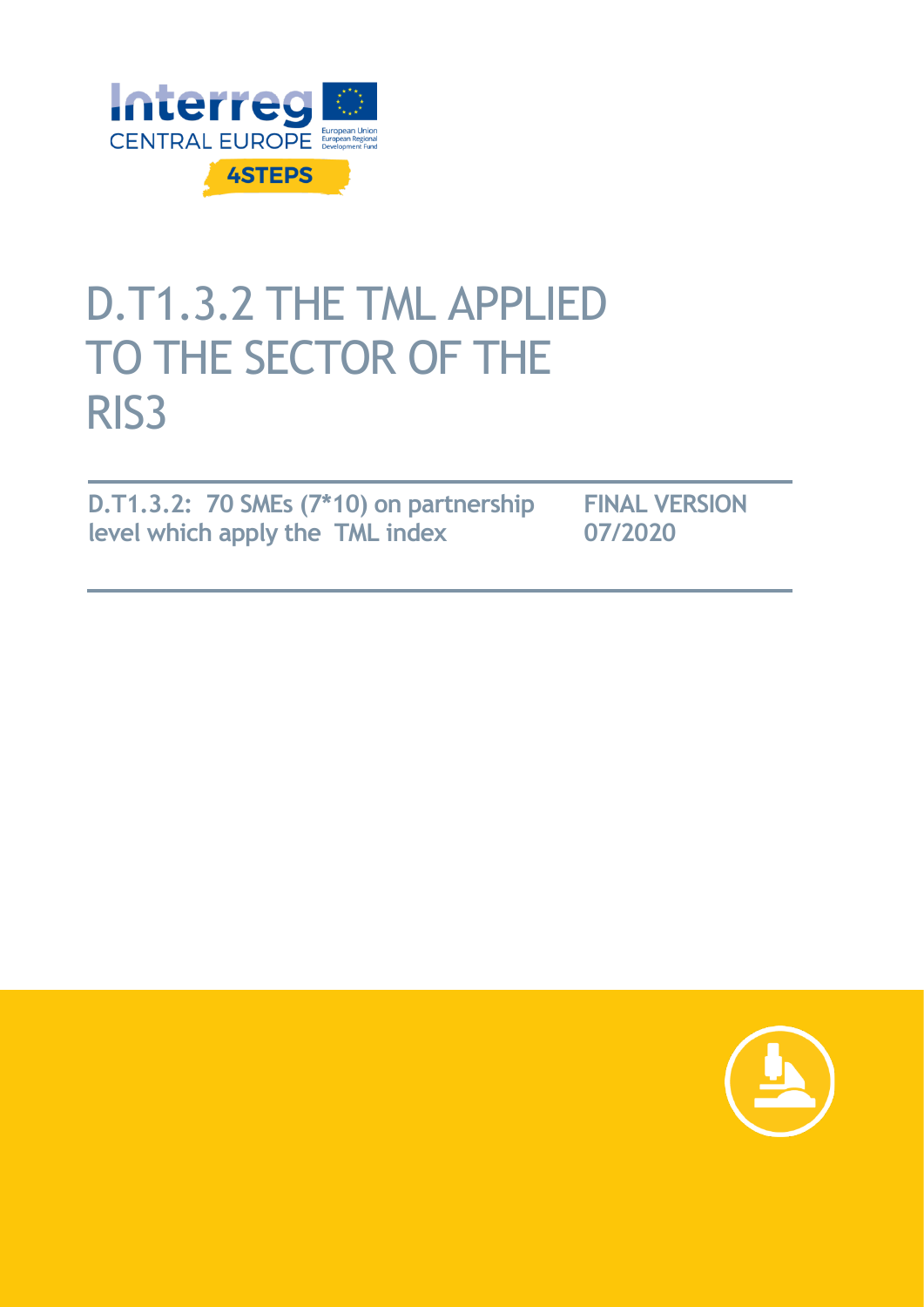



| Project Number             | CE1492                                                                           |  |  |  |  |
|----------------------------|----------------------------------------------------------------------------------|--|--|--|--|
| Project Name               | Towards the application of Industry 4.0 in SMEs                                  |  |  |  |  |
| Project Acronym            | 4STEPS                                                                           |  |  |  |  |
| Work package               | WPT1-The SME towards the scenario and themes of                                  |  |  |  |  |
|                            | Industry 4.0                                                                     |  |  |  |  |
| Activity                   | Activity 1.3- Creation of a Technology Maturity Level                            |  |  |  |  |
|                            | index                                                                            |  |  |  |  |
| Deliverable                | <b>Deliverable D.T1.3.2:</b> The TML applied to the sector                       |  |  |  |  |
|                            | of the RIS3                                                                      |  |  |  |  |
|                            | WP responsible partner Pannon Business Network PP6                               |  |  |  |  |
| <b>Dissemination Level</b> | Public                                                                           |  |  |  |  |
| Date of Preparation        | <b>July 2020</b>                                                                 |  |  |  |  |
|                            | This document must be <b>Deliverable D.T1.3.2:</b> The TML applied to the sector |  |  |  |  |
| referred to as             | of the RIS3                                                                      |  |  |  |  |
| Author                     | PP6-PBN: Martin Dan                                                              |  |  |  |  |
| Contributors               | ALL PPs provided contributions (ALL PPs were                                     |  |  |  |  |
|                            | responsible for providing their 10 company names and                             |  |  |  |  |
|                            | a short motivation of their choice to PBN), and                                  |  |  |  |  |
|                            | feedbacks after the draft version                                                |  |  |  |  |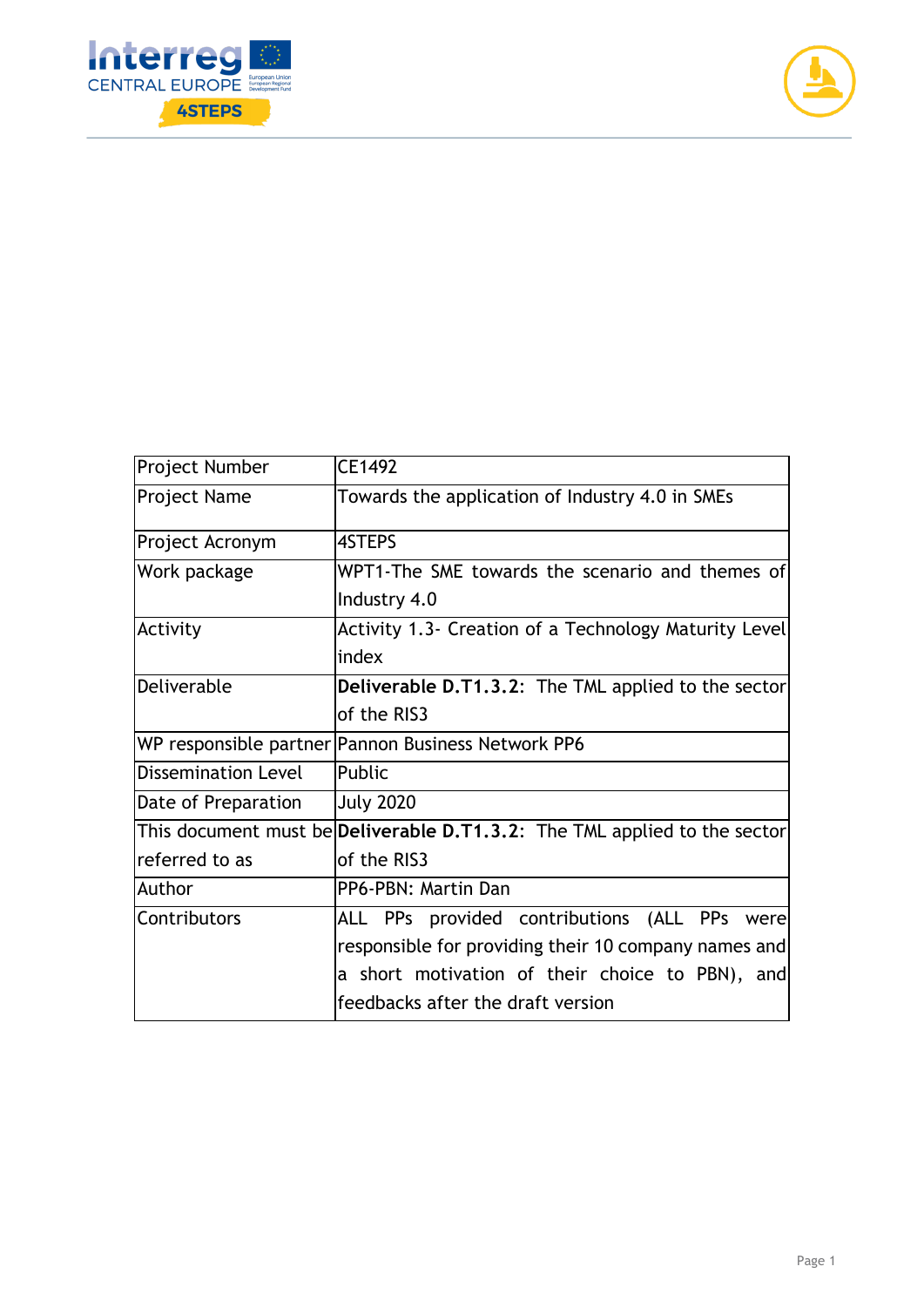



## Table of contents

| 2. THE SELECTION OF 10 COMPANIES PER REGION WHICH APPLY THE TML INDEX |  |
|-----------------------------------------------------------------------|--|
| 3. THE CHOSEN 10 COMPANIES PER REGION, AND THEIR MOTIVATION5          |  |
|                                                                       |  |
|                                                                       |  |
|                                                                       |  |
|                                                                       |  |
|                                                                       |  |
|                                                                       |  |
|                                                                       |  |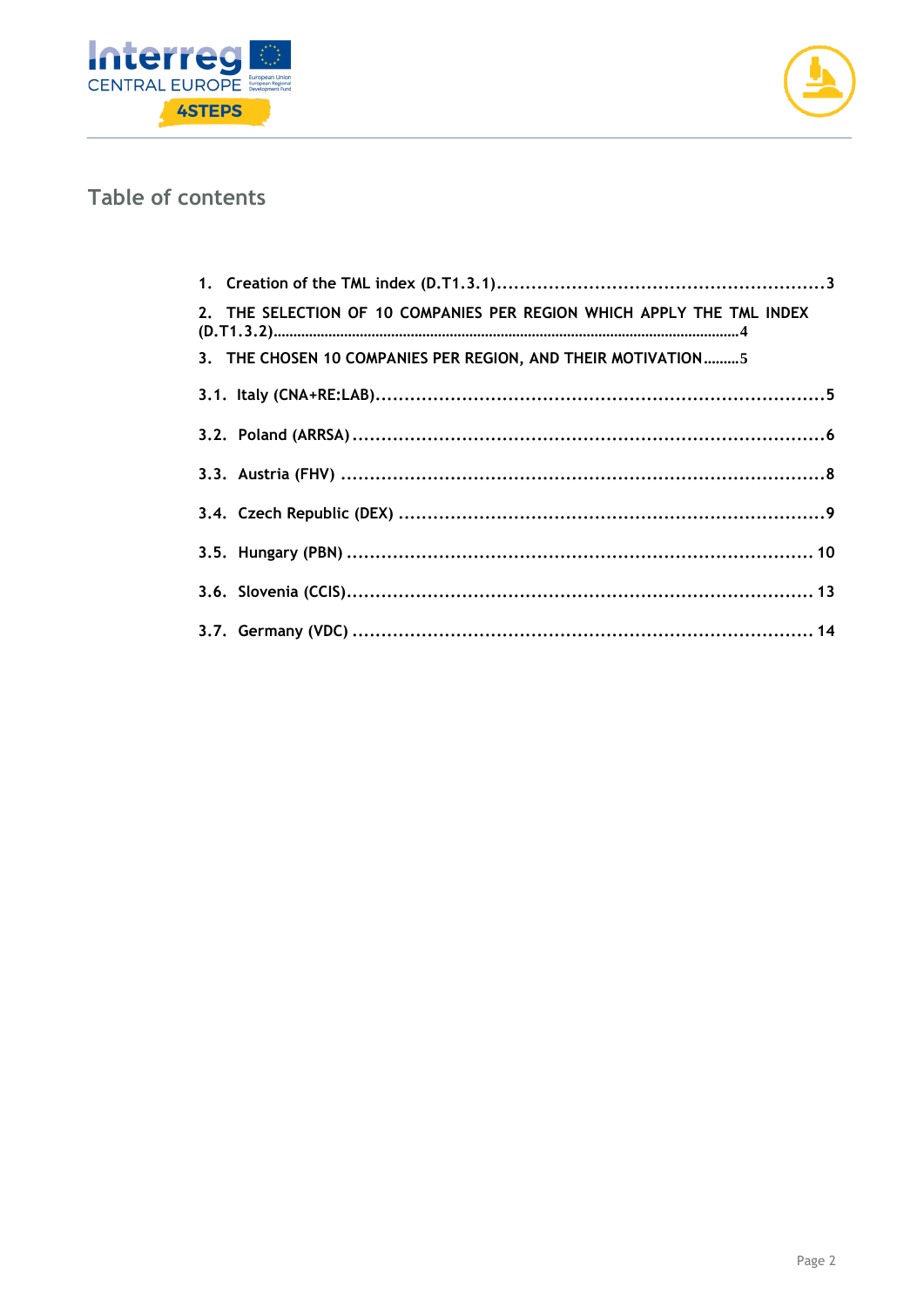



## <span id="page-3-0"></span>**1. Creation of the TML index (D.T1.3.1)**

In the framework of the previous task of the project (D.T1.3.1) the partnership jointly developed and defined the TML ( Transnational Maturity Level) index in order to evaluate the level of innovation of those companies which took part in the survey. Following several discussions in the partnership, the TML has become a composite index, made up of six dimensions (1: *Related variety, 2: Human Capital, 3: Project Management; 4: Research and development; 5: Breadth of Industry 4.0; 6: Depth of Industry 4.0*) and all of these six dimensions are measured as percentages. Thus the overall TML are expressed in percentages as well, being it a simple average of six dimensions expressed in percentages. There was a calculation rule for each dimension, and it was given which question(s)' answers had to be taken into account when calculating a separate dimension. (Further details of the calculation can be found in the supporting materials, already uploaded under D.T1.3.1)

As soon as the TML formula had been clarified and finalised, it has been integrated to the previously developed CRM system (where SMEs' survey results can be seen), so every PP had the opportunity to check the TML indexes of their companies, and comparing the TML results on national and transnational level as well.

The TML indexes of all companies involved in the survey can be checked here on CRM: <https://4stepscrm.com/index.php>

Log in with country admin account→ Questionnaires→Questionnaire statistics→TML index;

*(The credentials of PBN as WP Leader (and main administrator of the system) is the following: username: [martin.dan@pbn.hu](mailto:martin.dan@pbn.hu)*

#### *Password: aA123456)*

• As the partnership agreed every six dimension's results are visible on the system and in the end of the row the final TML as well in percentage format.

Every PP has the possibility to choose each country's results as well as to choose the results in an increasing/decreasing format.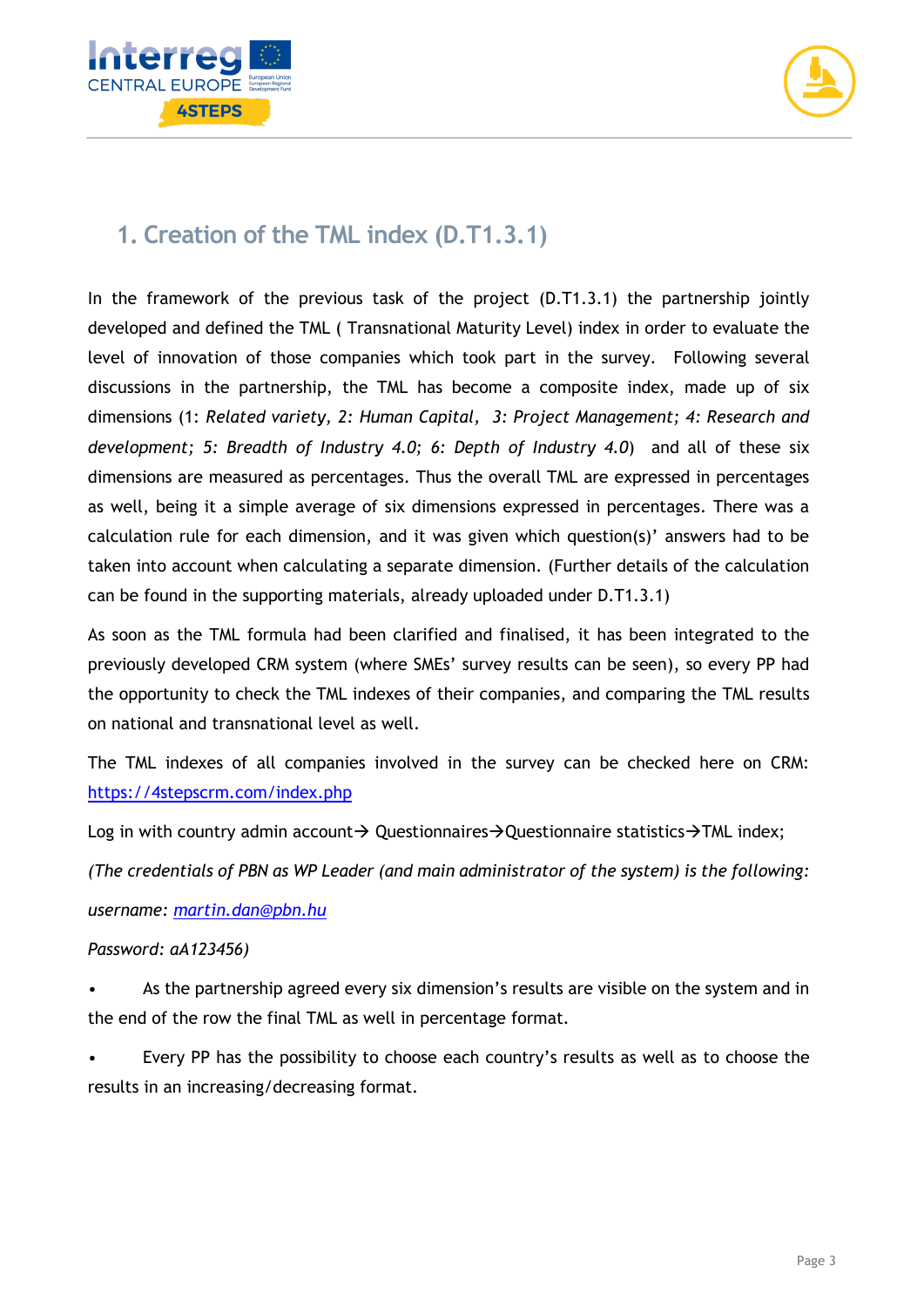



### <span id="page-4-0"></span>**2. The selection of 10 companies per region which apply the TML index (D.T1.3.2)**

Following the integration of the joint TML index to the CRM system, partners were asked by PBN (WPT1 Leader) to choose the companies (10 companies per country, so 70 companies all together) to which the TML would be applied. The criteria to select the 10 pilot companies was left open to each partner, but it was important that each partner explicitly motivated its choice, criteria and motivation.

In order to support the partners on how to choose their 10 companies, CNA (LP) and RE:Lab partners (PP2), in strong collaboration with PBN (WPT1 Leader; DEXIC as WPT2 Leader and FHV as WPT3 Leader) elaborated and provided a short guideline to the partnership. This guideline has been also integrated in the report.

Based on this supporting guideline, and the e-mail/conference call discussions, the main messages for partners on how to choose their 10 companies in their regions are the followings:

• As it has been mentioned above, apart from the simple choice of the 10 companies, every PP was required to explicitly motivate its choice, criteria and motivation.

#### Among the possible criteria, we can mention:

- o Choosing the 10 companies which have the highest TML;
- o Choosing a differentiated sample (e.g.: 5 with a high TML index, another 5 with a medium TML index);
- o Combining the TML results with the transnational clustering results.
- It is possible, but not mandatory to involve those companies which are chosen now within WPT1 in Pilot Action activities in WPT3 (beginning from March 2021).
- The already finalised WPT1 tasks, but mainly the needs detailed in the Mapping reports shall be taken into account when choosing the 10 SMEs per PP.
- Since WPT3 deliverables will not common, and will be separate by PP to PP, it will be up to each PP what they will be doing in WPT3, (beginning from March 2021) but of course their own specific deliverables will have to be followed.
- It is fundamental that the PPs choose one of the suggested criteria for the selection; this will ensure that the identification will be in line with state aid rules.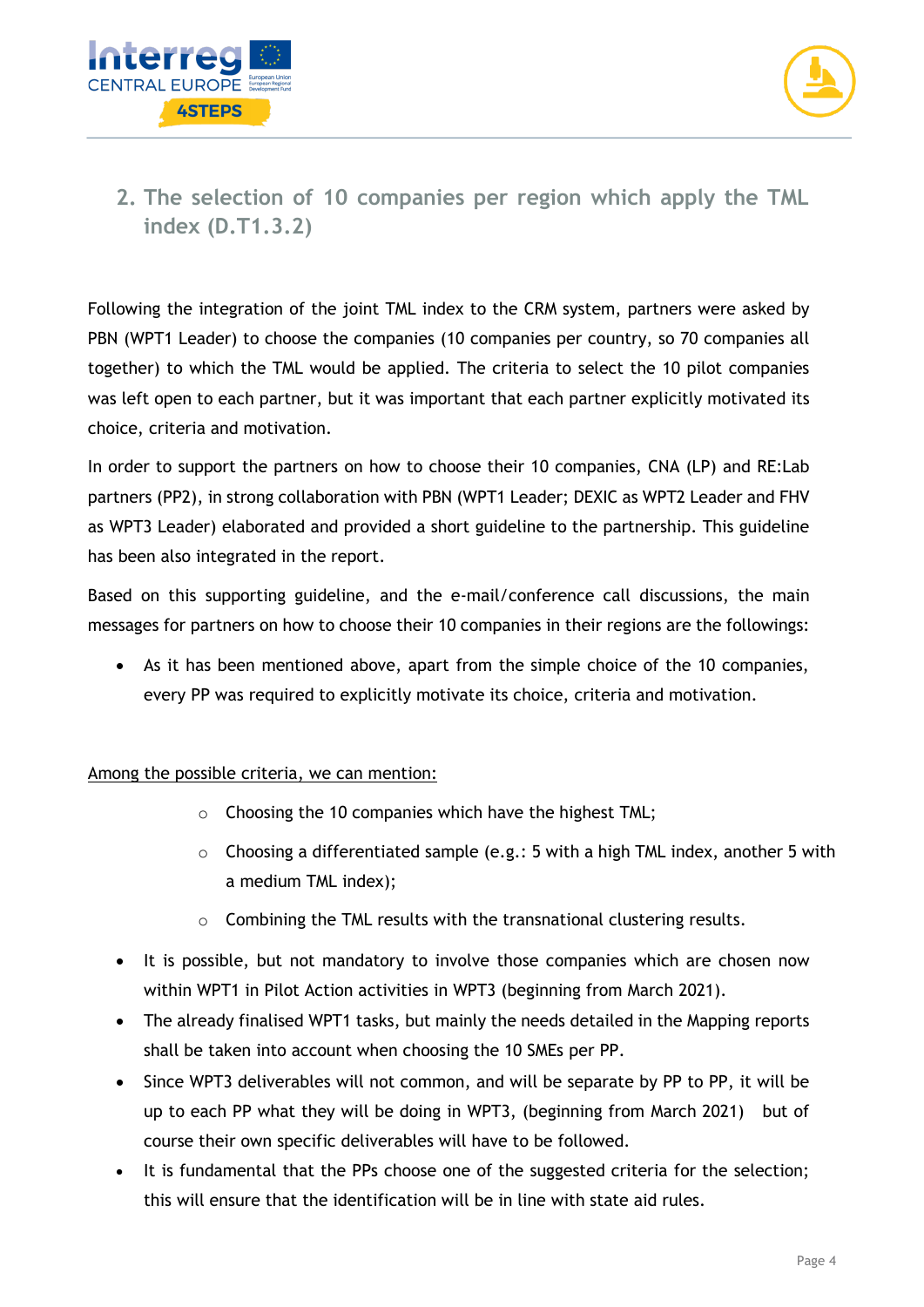



# <span id="page-5-0"></span>**3. The chosen 10 companies per region, and their motivation**

\***NOTE:** In this chapter the 70 companies chosen by each region's project partners are listed. Each PP (CNA+RE:LAB together) was required to choose 10 companies and a short explanation was also required about the choice of these companies.

As the tables in Section 3 will show, Italian, Austrian, Slovenian, and German partners were providing the company names in an anonymised way, because of the data protection rules.

#### <span id="page-5-1"></span>**3.1. Italy (CNA+RE:LAB)**

CNA and RE:LAB partners have decided to choose the 10 SMEs with the highest TML index because they seem the most appropriate for possible observation and further involvement. Furthermore, they show some relevant differences in the different dimensions of the TML, so they seem an appropriate, heterogeneous sample. Moreover, the companies belong to 5 different territories of the Emilia Romagna region, therefore they are also representative of different local clusters.

| ΝU<br>м | Name of<br>the<br>company | Supplier/<br>End user       | Why are they suitable candidates?                                                                                                                                                                                                                                                                                                              | Overall<br><b>TML</b><br>index |
|---------|---------------------------|-----------------------------|------------------------------------------------------------------------------------------------------------------------------------------------------------------------------------------------------------------------------------------------------------------------------------------------------------------------------------------------|--------------------------------|
|         | Azienda<br>33             | End user                    | The company carries out resin processing, has 45<br>employees and has a foreign market. In the company<br>there is an R&D office and participates in R & D calls.<br>Among the 9 enabling technologies, the company has<br>invested in: rapid prototyping and integration systems                                                              | 49.08%                         |
| 2       | Azienda<br>43             | End user<br>and<br>Supplier | The company carries out development and production of<br>electronic control and automation systems, has 17<br>employees and is present on foreign markets, among the<br>9 enabling technologies, the company has invested in:<br><b>SIMULATION</b>                                                                                             | 48.61%                         |
|         | Azienda<br>46             | End user<br>and<br>Supplier | The company carries out Design and production of non-<br>invasive endoscopy medical devices, has 13 employees<br>and is present on foreign markets. In the company there<br>is an R&D office and participates in R & D calls. Among<br>the 9 enabling technologies, the company has invested<br>in: Big Data Analytics, advanced manufacturing | 48.38%                         |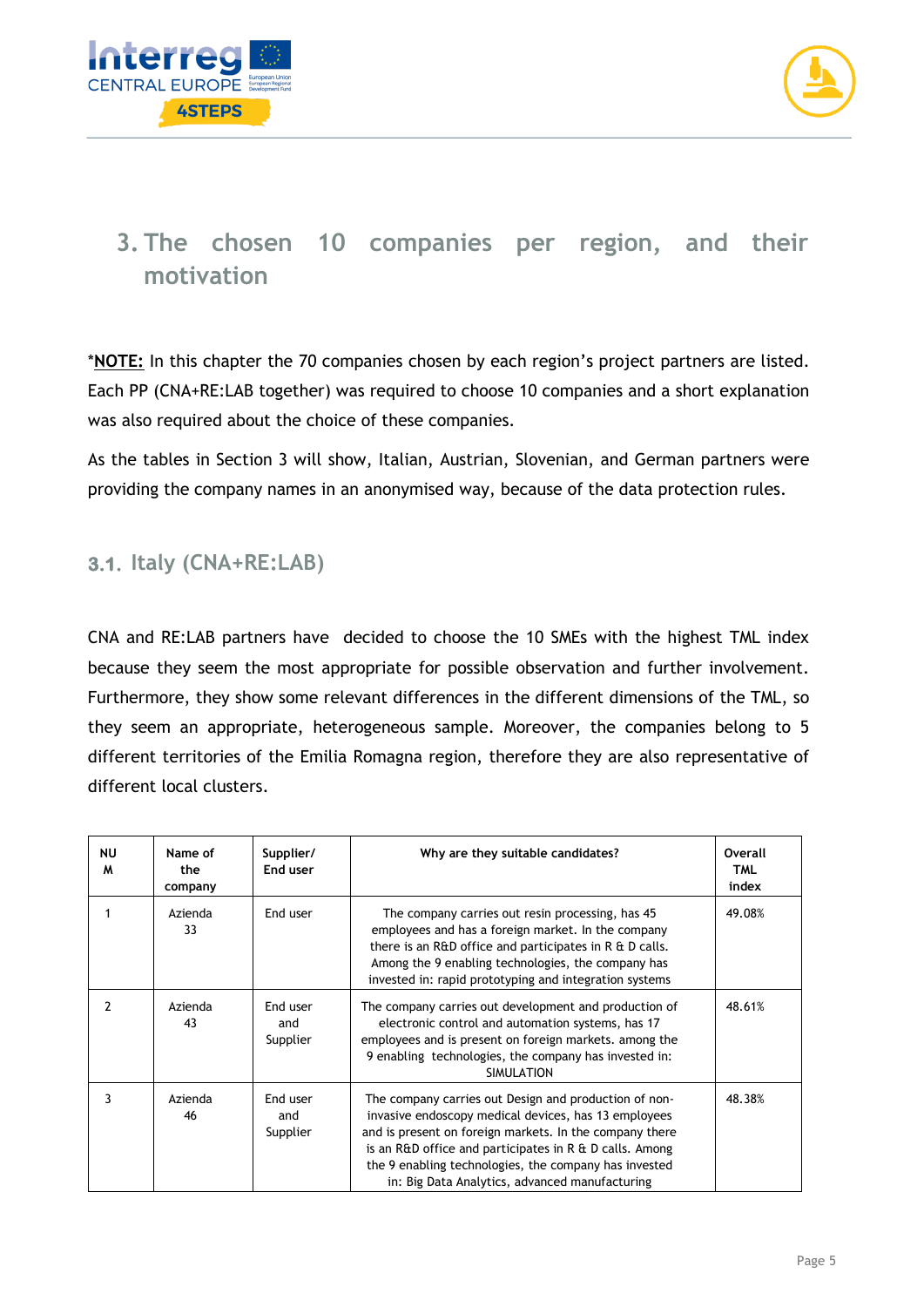



| 4  | Azienda<br>10 | End user                    | The company carries out production of semi-finished<br>products in the footwear, leather and textile sector, has<br>26 employees and is present on foreign markets. The<br>company participates in R&D calls.                                                                                                                  | 44.44% |
|----|---------------|-----------------------------|--------------------------------------------------------------------------------------------------------------------------------------------------------------------------------------------------------------------------------------------------------------------------------------------------------------------------------|--------|
| 5  | azienda<br>14 | End user                    | The company carries out production of single and double<br>acting hydraulic cylinders, has 65 employees and is<br>present on foreign markets. among the 9 enabling<br>technologies, the company has invested in: advanced<br>manufacturing                                                                                     | 44.44% |
| 6  | Azienda 1     | End user<br>and<br>Supplier | The company carries out manufacture of lift cabins and<br>doors, has 52 employees and is present on foreign<br>markets. In the company there is an R&D office. among<br>the 9 enabling technologies, the company has invested<br>in: advanced manufacturing, augmented reality, systems<br>for integration, Internet of things | 43.52% |
| 7  | azienda 5     | End user                    | The company carries out production of corrugated<br>cardboard boxes, has 38 employees and is present on<br>foreign markets. Among the 9 enabling technologies, the<br>company has invested in: advanced manufacturing.                                                                                                         | 43.06% |
| 8  | azienda<br>56 | End user                    | The company carries out precision mechanics and small<br>metal parts manufacturing, has 80 employees and is<br>present on foreign markets. The company participates in<br>R&D calls. Among the 9 enabling technologies, the<br>company has invested in: rapid prototyping and<br>simulation.                                   | 42.82% |
| 9  | azienda 9     | End user<br>and<br>Supplier | The company deals with mechanical machining in<br>general, has 35 employees and is present on foreign<br>markets. The company participates in R&D calls. Among<br>the enabling technologies, the company has invested in:<br>advanced manufacturing, integration systems                                                       | 41.20% |
| 10 | azienda 8     | Supplier                    | The company deals with the manufacture of irradiation<br>tools, electromedical and electrotherapeutic equipment,<br>has 102 employees and is present on foreign markets. In<br>the company there is an R&D office. Among the enabling<br>technologies, the company has invested in: rapid<br>prototyping.                      | 40.74% |

# <span id="page-6-0"></span>**3.2. Poland (ARRSA)**

| <b>NUM</b> | Name of<br>the<br>company    | Supplier/<br>End user | Why are they suitable candidates?                                                                                                                                                                                                                                                                                                                                                                               | Overall<br><b>TML</b><br>index |
|------------|------------------------------|-----------------------|-----------------------------------------------------------------------------------------------------------------------------------------------------------------------------------------------------------------------------------------------------------------------------------------------------------------------------------------------------------------------------------------------------------------|--------------------------------|
|            | Evatronix<br>S.A.            | Supplier/<br>end user | medium sized, local company, originating from the<br>city of Bielsko-Biała and operating on the global<br>scale; very interested in different innovation<br>related projects and we have a good history of<br>cooperation; despite that, it is a company with the<br>highest TML index of all from our survey; they are<br>working with 3D scanning and reverse engineering<br>for different industrial sectors | 65.98%                         |
|            | World<br>Industry<br>Program | supplier              | WIP company operates in the field of Industrial<br>Informatics, offering organizational transformation<br>at an industrial plant, through the implementation<br>of the radio-beacons web architecture; company                                                                                                                                                                                                  | 17.59%                         |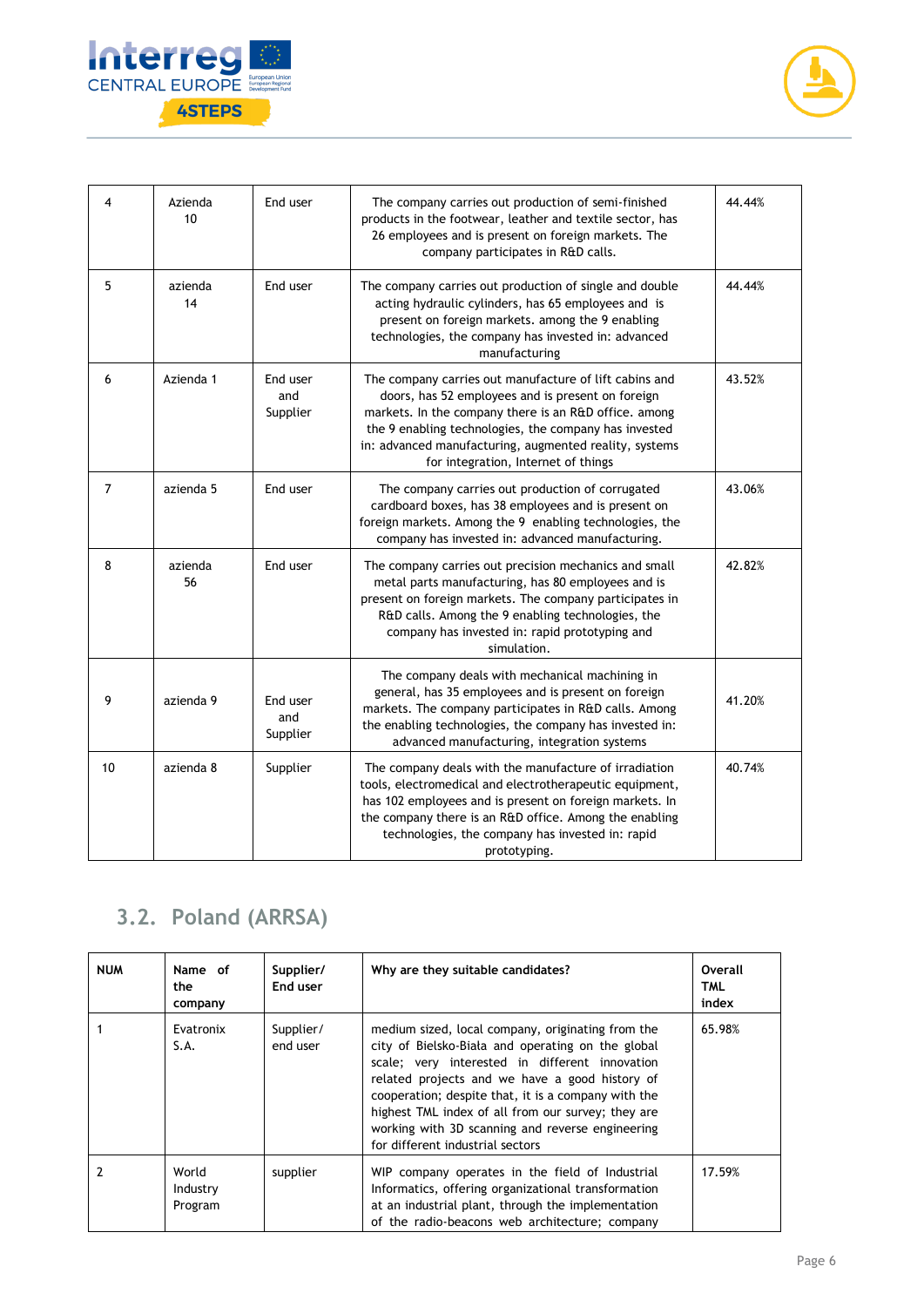



|    | ming WIP<br>sp. z o.o.                                             |                       | introduces Internet of Things to industrial sector;<br>we have a good contact with the owner                                                                                                                                                                                                                                                                                                                                                                                                                                                                                                             |        |
|----|--------------------------------------------------------------------|-----------------------|----------------------------------------------------------------------------------------------------------------------------------------------------------------------------------------------------------------------------------------------------------------------------------------------------------------------------------------------------------------------------------------------------------------------------------------------------------------------------------------------------------------------------------------------------------------------------------------------------------|--------|
| 3  | Technicz<br>na<br>Obsługa<br>Przemysł<br>u sp. z<br>0.0.           | supplier/<br>end user | big company, originated from the restructuring of a<br>traditional, industrial company; working in the filed<br>of production, logistics and engineering; we know<br>the coordinator of the company;                                                                                                                                                                                                                                                                                                                                                                                                     | 23.15% |
| 4  | Polmotors<br>Sp. z 0.0.                                            | end user              | The company is strongly associated with the leaders<br>of the global automotive industry, such as VW, GM,<br>BMW, FIAT, supplying its products directly to over<br>100 factories and other leading concerns in Europe<br>and worldwide.<br>Polmotors provides comprehensive order processing<br>for the automotive industry, covering all key stages<br>of product value creation; in our opinion company<br>has a significant capacity in terms of R&D and<br>Industry 4.0 development. Moreover, it is<br>experienced in European funded projects; it is a<br>second highest TML of surveyed companies | 62.96% |
| 5  | Śląskie<br>Centrum<br>Naukowo-<br>Technolo<br>giczne sp.<br>Z 0.0. | end user              | company provides research and development<br>services for entrepreneurs in the area of<br>implementation and production of structures made<br>of advanced composites for modern industry;<br>company has a significant R&D center composed of<br>two laboratories: for composite structures and<br>materials testing; the third highest TML of surveyed<br>companies                                                                                                                                                                                                                                     | 58.33% |
| 6  | Magneti<br>Marelli<br>Suspensio<br>n System<br><b>Bielsko</b>      | end user              | company has an industrial infrastructure for the<br>production of "smartt"<br>suspenions, enabling<br>adaptive response to events during vehicle<br>movement; company with high indicated TML and<br>with big R&D office; part of the big global<br>corporation                                                                                                                                                                                                                                                                                                                                          | 49.07% |
| 7  | Szczęśnia<br>k Pojazdy<br>Specialne<br>Sp. z 0.0.                  | end user              | company is a leader in the production of special<br>purpose vehicles dedicated to uniformed services;<br>an important area of activity is R&D, which aims to<br>develop, test and implement innovative solutions in<br>the field of technology and construction of<br>produced special vehicles; company is very engaged<br>in the local market, we have good history of<br>cooperation and know an owner                                                                                                                                                                                                | 42.97% |
| 8  | Lontex<br>sp. z o.o.<br>s.k.                                       | end user              | company related to automotive sector, operating in<br>the field of tachograpfy and toll collect; company is<br>selling their products and services worldwide; has<br>developed R&D office, is currently using some of the<br>Industry 4.0 technologies and is willing to improve<br>it                                                                                                                                                                                                                                                                                                                   | 29.17% |
| 9  | Car Solex                                                          | end user              | micro company, with the lowest TML index among<br>the surveyed companies; car, tyer and air<br>conditioning service; company doesn't use any<br>Industry 4.0 related technologies, but found<br>interesting to use digital transformation in terms of<br>services improvements                                                                                                                                                                                                                                                                                                                           | 1.85%  |
| 10 | Moto<br>Wektor<br>sp. z o.o.                                       | end user              | company manufactures car bodies for vehicles with<br>a maximum permissible weight of 3.5 tonnes. Its<br>main activity is the production of delivery van<br>bodies with supporting structures made of steel or                                                                                                                                                                                                                                                                                                                                                                                            | 36.11% |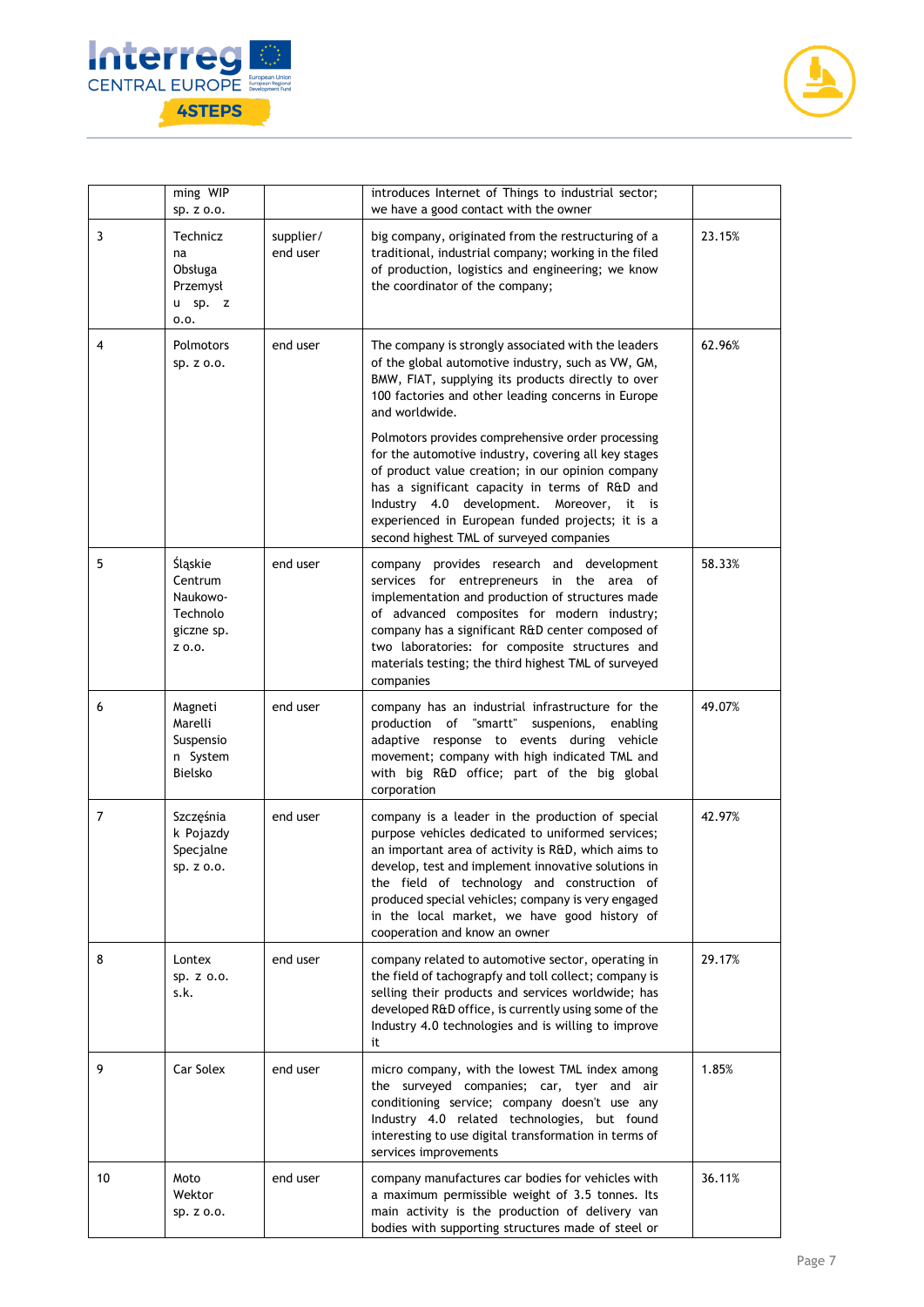



| aluminium:<br>containers.<br>isothermal.<br>boxes.   |  |
|------------------------------------------------------|--|
| refrigerated, tippers, etc.; has the capacity to use |  |
| Industry 4.0 technologies to improve their products  |  |

## <span id="page-8-0"></span>**3.3. Austria (FHV)**

| <b>NUM</b>     | Name of<br>the<br>company | Supplier/End<br>user | Why are they suitable candidates?                                                                                                                                                                                                                                                                                                                                                                                                                                                                                       | <b>Overall</b><br><b>TML</b><br>index |
|----------------|---------------------------|----------------------|-------------------------------------------------------------------------------------------------------------------------------------------------------------------------------------------------------------------------------------------------------------------------------------------------------------------------------------------------------------------------------------------------------------------------------------------------------------------------------------------------------------------------|---------------------------------------|
| 1              | nnfm                      | Supplier             | nnfm is an organization within the industrial field of injection<br>moulding technology. Their overall TML is quiet high, which could<br>be observed during the interview. nnfm is interested in the 4Steps<br>project with the aim not to lose the connection within the field of<br>Industry 4.0 and its continuously changing and advancing<br>technologies.                                                                                                                                                         | 80.25%                                |
| $\mathfrak{2}$ | hhfm                      | End<br>user/Supplier | hhfm is an expert for the logistic of waste management and winter<br>services. Their vision is a paperless office composed of digital<br>processes for waste management companies. Their interest into the<br>4Steps project bases on the need for increased knowledge and<br>expertise within the field of Industry 4.0.                                                                                                                                                                                               | 72.55%                                |
| 3              | eefm                      | Supplier             | eefm is a manufacturer for cooling units. The digital change within<br>this field of manufacturing is enormous: customers demand<br>enhanced digital functionalities of the eefm's products as well as<br>additional services and maintenance. eefm is forced to rework its<br>product- and service portfolio as well as to digitalize its business<br>models.                                                                                                                                                          | 44.54%                                |
| $\overline{4}$ | ddfm                      | End<br>user/Supplier | ddfm is a manufacturer for plastic artefacts. Products, for example,<br>include drinking cups (for extra large events (open airs, football<br>games). Manufacturer within this industrial sector have to be of<br>contiuous attention: a digital innovation can disrupt their business<br>models. Therefore, the objective of ddfm as external "observer" is to<br>keep and increase their digital maturity.                                                                                                            | 62.64%                                |
| 5              | oofm                      | End user             | oofm is a contract machine and tool manufacturer and acts in the<br>automotive sector. Their products are highly individualized and and<br>only rarely does one product resemble another. Due to this fact, oofm<br>is forced to deal with "batchsize 0" - a target value that only can be<br>achieved through continuous investment into emergent technologies.<br>Within the 4Steps project, oofm expects to step into a international<br>network of manufacturers and to exchange best-practices and<br>experiences. | 39.26%                                |
| 6              | zfm                       | Supplier             | zfm is a classical manufacturer of machineries. They supply large<br>companies with individualized machineries and spare parts. zfm<br>already recognized the ongoing digital transformation. As result out<br>of the 4Steps project, zfm desires additional information about<br>emergent technologies and innovation as well as how these<br>technologies and innovation can be implemented into existing<br>processes, business models, etc.                                                                         | 59.00%                                |
| 7              | ufm                       | End user             | ufm represents a food production company. Their main product are<br>beverages of all kinds. To keep on with the change in the food<br>industry, ufm is forced to invest not only in physical production<br>material but also into digital transformation and its emergent<br>technologies. Within the 4Steps project, ufm aims to enter into<br>heterognous network of like-minded companies that are willing to<br>establish horizontal and vertical innovation and co-creation<br>networks.                           | 18.52%                                |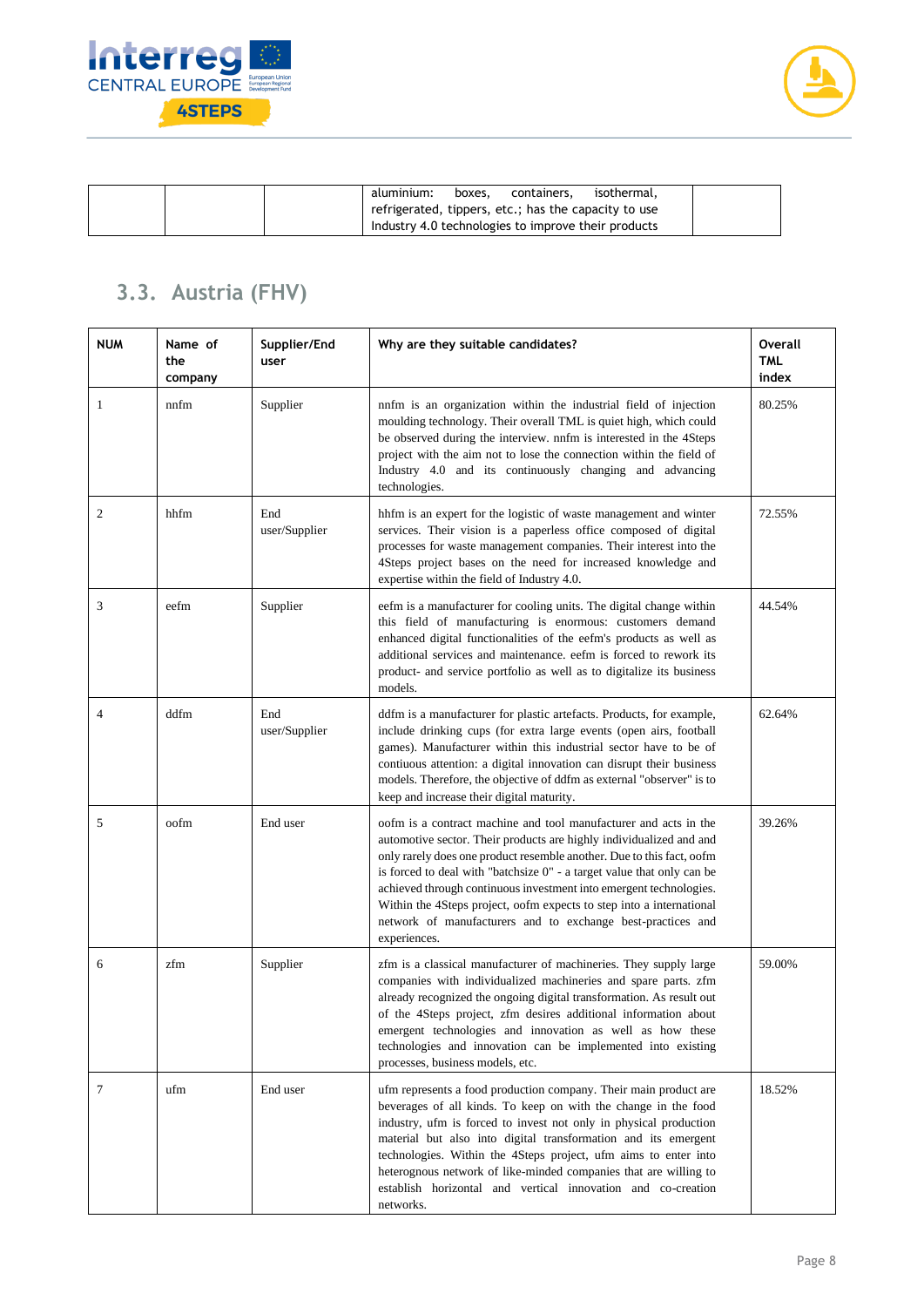



| 8  | kkfm | Supplier             | kkfm represents a classical manufacturer within the field of digital<br>printing/offset printing. Their journey of digitalization already<br>started 25 years ago. As the interviewee said, their investment into<br>digital technologies is about 1M EUR per year. kkfm, is a small- and<br>medium sized enterprise. Their interest into the 4Steps project is to<br>keep pace with the ongoing digital transformation and the<br>introduction of emergent digital assets. | 52.54% |
|----|------|----------------------|-----------------------------------------------------------------------------------------------------------------------------------------------------------------------------------------------------------------------------------------------------------------------------------------------------------------------------------------------------------------------------------------------------------------------------------------------------------------------------|--------|
| 9  | vfm  | Supplier             | vfm is a well-known producer of food products. This industry<br>experiences a dramatic change: the machineries get automated step<br>by step and equipped with additional measuring instruments that send<br>data and information. Based on the 4Steps project, vfm is interested<br>in Big Data Analysis and how to engineer innovation from noise and<br>(unstructured) data.                                                                                             | 51.90% |
| 10 | sfm  | End<br>user/Supplier | sfm is a small and medium sized company within the field of the<br>manufacturing of agricultural machineries. sfm is highly interested<br>in the 4Steps project and aims to participate in the Vorarlberg Digital<br>Innovation Hub. It is interested in taking advantage out of performed<br>Industry 4.0 research within 4Steps to further develop its<br>manufactured machineries.                                                                                       | 48.15% |

# <span id="page-9-0"></span>**3.4. Czech Republic (DEX)**

| <b>NUM</b>     | Name of the company                                 | Supplier/End<br>user | Why are they suitable candidates?                                                                                                                                                                                                                                                                                                                                                                                                                             | Overall<br><b>TML</b><br>index |
|----------------|-----------------------------------------------------|----------------------|---------------------------------------------------------------------------------------------------------------------------------------------------------------------------------------------------------------------------------------------------------------------------------------------------------------------------------------------------------------------------------------------------------------------------------------------------------------|--------------------------------|
| 1              | Severochema,<br>družstvo<br>pro<br>chemickou výrobu | End user             | Severochema is the company that was probably<br>most interested in getting involved in the<br>project. Although this company does not have a<br>significant research department, in this case it<br>played in the selection of motivation and<br>interest in the project. In addition, after the<br>fire in recent years, the company has<br>undergone a major digitization of operations<br>and wants to continue to support automation<br>and digitization. | 36.20%                         |
| $\overline{2}$ | Elmarco s.r.o                                       | Supplier             | The company is a supplier of equipment for the<br>production of nanofibrous materials with a<br>significant R&D office. It is mainly a supplier<br>who also produces lines (such as Hardwario)                                                                                                                                                                                                                                                                | 50.60%                         |
| 3              | MODELÁRNA LIAZ spol.<br>$Sr$ .                      | End user             | One of the most important Liberec companies,<br>with relatively good contact with the owner.                                                                                                                                                                                                                                                                                                                                                                  | 52.32%                         |
| 4              | Formcad s.r.o.                                      | End user             | A small but innovative company with great<br>motivation to innovate. Focus on CNC and metal<br>production, but all using modern technology.<br>The company has a small R&D office, but given<br>the ratio of employees, it is about 8% of<br>employees.                                                                                                                                                                                                       | 28.70%                         |
| 5              | LENAM, s.r.o.                                       | End user             | The company from Liberec, which deals with<br>development for automotive, is on the border<br>between the end user and the manufacturer.<br>The company is engaged in scientific research<br>and its customers are mainly from the<br>automotive industry. Nevertheless, it is one of                                                                                                                                                                         | 74.63%                         |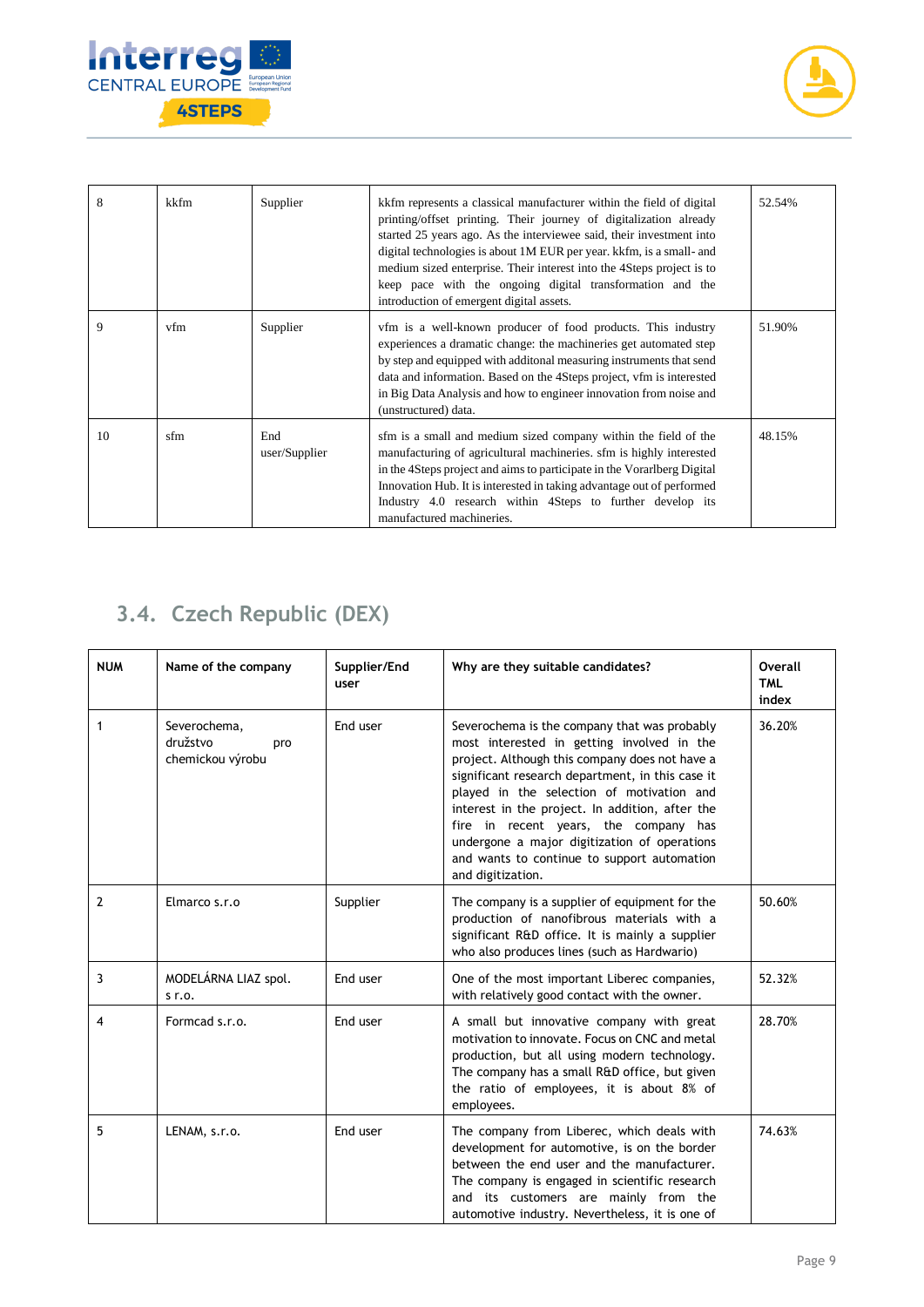



|    |                   |                      | the most interesting companies with a<br>significant RD office.                                                                                                                                                                                                                                                                                                                                                                                                                           |        |
|----|-------------------|----------------------|-------------------------------------------------------------------------------------------------------------------------------------------------------------------------------------------------------------------------------------------------------------------------------------------------------------------------------------------------------------------------------------------------------------------------------------------------------------------------------------------|--------|
| 6  | <b>BMTO Group</b> | End user             | A company that has recently invested<br>significantly in the digitization of its<br>operations. The company has relatively big R&D<br>offices (compared to other companies<br>surveyed).                                                                                                                                                                                                                                                                                                  | 65.73% |
| 7  | <b>VUTS</b>       | End user             | An important company from Liberec. It is one<br>of the most important research centers in the<br>field of industry in the Czech Republic. This is a<br>very good contact and the company has more<br>than 130 employees in its R&D office.                                                                                                                                                                                                                                                | 70.95% |
| 8  | Merz              | Supplier             | The surveyed company, with almost the largest<br>research and development office, has less than<br>49 employees, but they specialize in digital<br>technologies, and it would also be interesting<br>to have suppliers among the selected<br>companies. It is a relatively important<br>company, which can help us in communicating<br>the project towards other companies.                                                                                                               | 38.97% |
| 9  | MSV systém        | Supplier/End<br>user | MSV is both a supplier and a manufacturer<br>specializing in the production of lines not only<br>for the food industry. The company uses 3D<br>printing in its production in the field of<br>development and as a supplier supplies very<br>advanced automated lines which include, for<br>example, robotic arms. Despite the fact that<br>the company has only 3 employees in the R&D<br>office, this is an interesting example where the<br>company is both a supplier and an end user. | 43.24% |
| 10 | Aries a.s.        | end user             | Again, a company that was relatively interested<br>in participating in the project and therefore I<br>would like to involve them in the analysis. In<br>addition, they have a very well automated<br>operation and are looking for other ways to<br>digitize their operation. The company has its<br>R&D office, although not significantly large and<br>we can classify them into 5 groups.                                                                                              | 54.54% |

#### <span id="page-10-0"></span>**3.5. Hungary (PBN)**

PBN has chosen companies with high TML indexes, since based on the replies, these companies have experience in Industry 4.0 pillars, since they are currently using some of the applications, therefore they have high potential in further digitization development. (e.g: the first 5 companies ranked in the table belong to the companies with the 10 highest TML indexes of the whole Hungarian sample with 50 companies).

| <b>NUM</b> | Name<br>the<br>of<br>company | Supplier/End<br>user | Why are they suitable candidates? | Overall<br><b>TML</b> |
|------------|------------------------------|----------------------|-----------------------------------|-----------------------|
|            |                              |                      |                                   | index                 |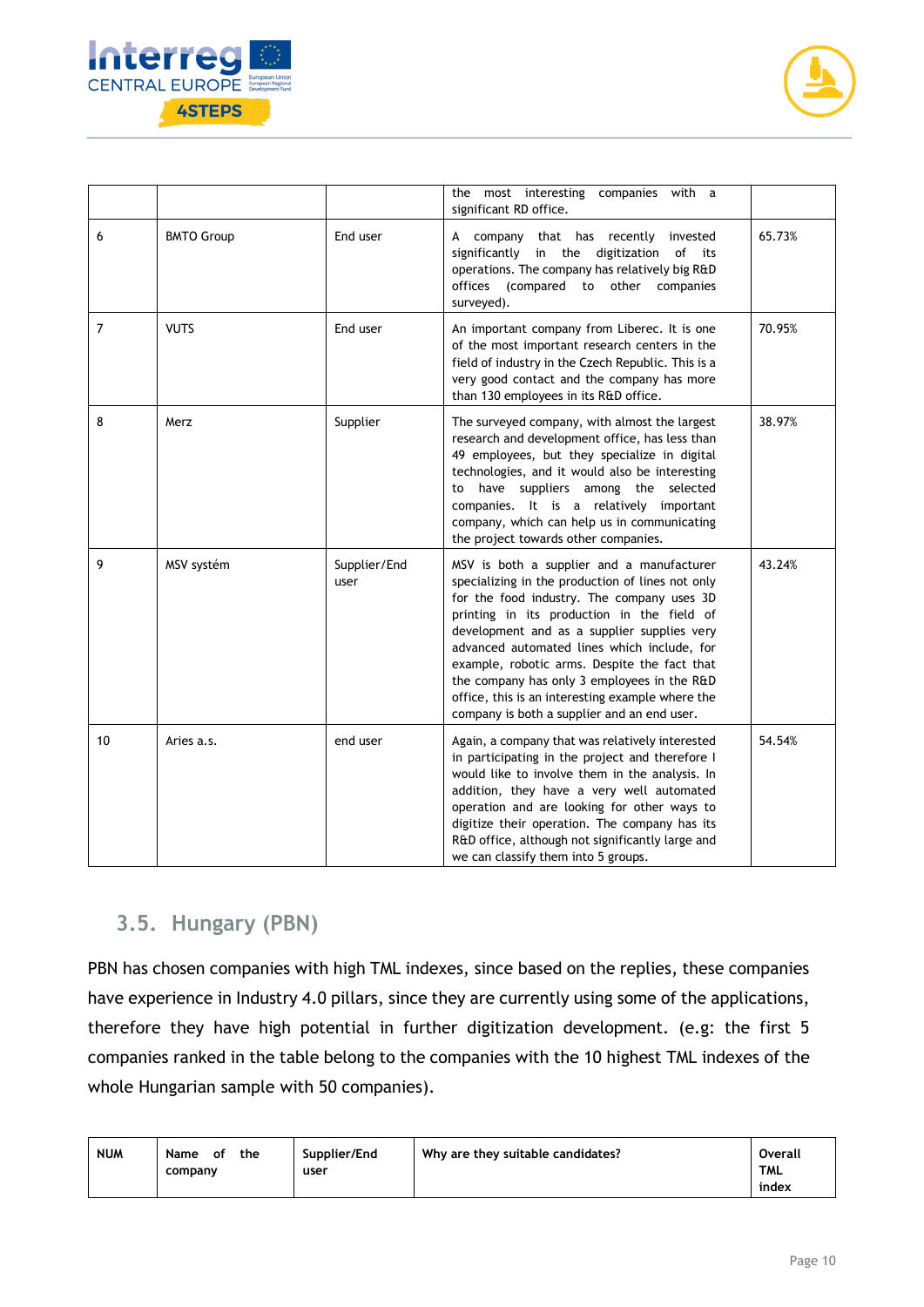



| $\mathbf{1}$ | Borsodi Műhely<br>Fémmegmunkáló<br>Kft. | Supplier/End<br>user | They have become a medium enterprise in the metal<br>industry, which is proud of its past and willing to<br>work for its future. In the present, the company<br>serves its clients with the highest quality, in the<br>following segments:<br>Automotive industry<br>Aerospace industry<br>Space industry<br>Military industry<br>Healthcare<br>Food industry<br>Electronics<br>According to the survey results, they are dealing<br>with I4.0 technologies and they would like to improve<br>their digitization level.                                                                                                                                                                                                                                                                                                                                                                                                                                                                                                                                              | 74.01% |
|--------------|-----------------------------------------|----------------------|----------------------------------------------------------------------------------------------------------------------------------------------------------------------------------------------------------------------------------------------------------------------------------------------------------------------------------------------------------------------------------------------------------------------------------------------------------------------------------------------------------------------------------------------------------------------------------------------------------------------------------------------------------------------------------------------------------------------------------------------------------------------------------------------------------------------------------------------------------------------------------------------------------------------------------------------------------------------------------------------------------------------------------------------------------------------|--------|
| 2            | <b>HIDROT Kft</b>                       | End user             | They are currently using seven I4.0 (AR and big data<br>are not relevant) in a few level, and they would like<br>to at least maintain the current level, but they would<br>like to improve in autonomous robots, simulation and<br>horizontal and vertical integration.                                                                                                                                                                                                                                                                                                                                                                                                                                                                                                                                                                                                                                                                                                                                                                                              | 61.77% |
| 3            | <b>VESZ-MONT</b><br>'2000 Kft           | End user             | VESZ-MONT 2000 Kft., is a continuously developing<br>company who has been designing, manufacturing and<br>building Special Purpose Machines and Automation<br>Systems for a wide range of industries since 1999.<br>During these eighteen years they have gained broad<br>and solid knowledge in manufacturing of Special<br>Purpose Machines, Assembly lines and Automation<br>solutions. Parallel with continuous expansion, they<br>also have acquired more and more experience in<br>laser technic and robotic applications.<br>Their goal is to maintain present development in long<br>term and increase the number of special purpose<br>machine delivery and service abroad. Their<br>commitment is to provide a complete engineering<br>service to our partners on reasonable price with high<br>quality by the agreed delivery time.<br>Their offerings for customers include:<br>Purpose machines<br>Wagework<br>Commerce<br>Engineering services<br>Based on their results, they are currently dealing<br>with all I4.0 pillars at least in a few level. | 60.18% |
| 4            | Pandan Kft.                             | End user             | The main activity of the company is basically plastic<br>processing, where it mainly produces products with<br>a high content of plastic waste for the environmental<br>protection and energy industries. In addition, it<br>performs to a significant extent complete services,<br>developments and constructions in this field.<br>They have reached 100% in Related Variety and<br>Human Capital dimensions.                                                                                                                                                                                                                                                                                                                                                                                                                                                                                                                                                                                                                                                      | 55.55% |
| 5            | Ràbakert<br>Alkatrészgyártó<br>Kft      | End user             | According to the analysis, they are currently applying<br>six I4.0 pillars, and they would like to<br>develop/extend the application level in autonomous<br>robots and industrial IoT.                                                                                                                                                                                                                                                                                                                                                                                                                                                                                                                                                                                                                                                                                                                                                                                                                                                                               | 52.78% |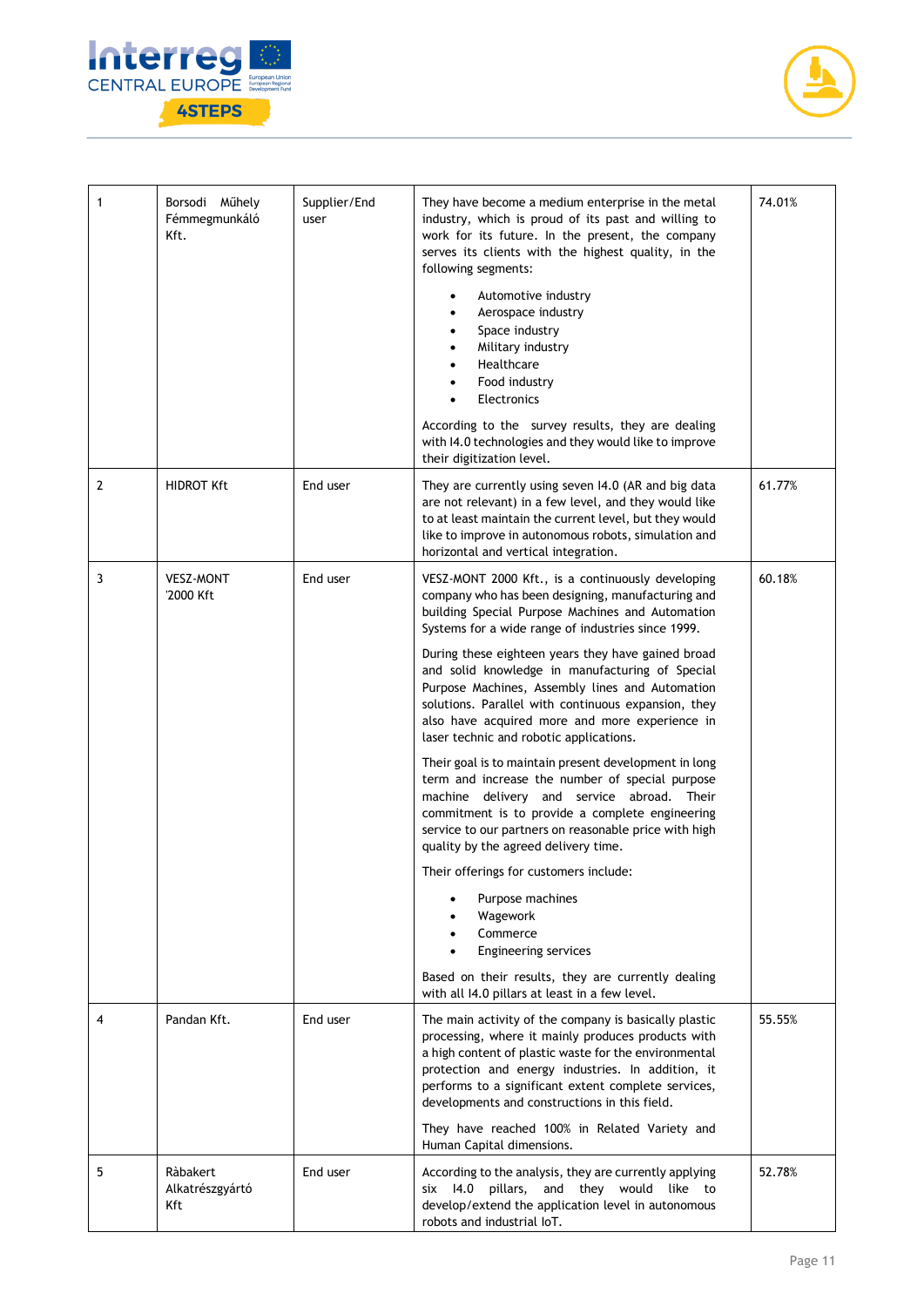



| 6  | RÁK Antenna Kft                                                              | End user | Their main scope of activity is the injection<br>moulding, painting and varnishing of plastic parts.<br>They have been continuously extending their<br>machinery, developing their technology, purchasing<br>and constructing buildings and training their<br>colleagues.                                                                                                                                                                                                                                                                                                                                                                                                                                                                                      | 50.92% |
|----|------------------------------------------------------------------------------|----------|----------------------------------------------------------------------------------------------------------------------------------------------------------------------------------------------------------------------------------------------------------------------------------------------------------------------------------------------------------------------------------------------------------------------------------------------------------------------------------------------------------------------------------------------------------------------------------------------------------------------------------------------------------------------------------------------------------------------------------------------------------------|--------|
|    |                                                                              |          | For them the digitization development would be<br>essential and beneficial. According to the survey,<br>they are planning to deal with horizontal and vertical<br>system integration, cybersecurity and additive<br>manufacturing                                                                                                                                                                                                                                                                                                                                                                                                                                                                                                                              |        |
| 7  | Verarbeiten<br>Pausits Termelő,<br>Szolgáltató<br>és<br>Kereskedelmi<br>Kft. | End user | The company is capable of manufacturing steel<br>structures up to 10.000 kg (individual and serial<br>production). Their products have high added value,<br>guaranteed by robot welding, CNC machining and the<br>5 cabin painting line.                                                                                                                                                                                                                                                                                                                                                                                                                                                                                                                       | 42.92% |
|    |                                                                              |          | In the near future they would like to develop in<br>additive manufacturing and big data analytics                                                                                                                                                                                                                                                                                                                                                                                                                                                                                                                                                                                                                                                              |        |
| 8  | Bio-Textima Kft                                                              | End user | This company is producing matrasses and bed<br>systems in high quality, and for them digitization<br>development would be beneficial.                                                                                                                                                                                                                                                                                                                                                                                                                                                                                                                                                                                                                          | 42.59% |
|    |                                                                              |          | Based on their results, currently they are applying<br>five I4.0 pillars which they would like to continue.                                                                                                                                                                                                                                                                                                                                                                                                                                                                                                                                                                                                                                                    |        |
| 9  | Julius-Globe<br>kereskedelmi és<br>Termékgyárto<br>Kft.                      | End user | They are experienced in the fields of tool production,<br>custom-made precision parts for automotive,<br>packaging, electronic, plastic, high-tech, medical,<br>tobacco and press industry.                                                                                                                                                                                                                                                                                                                                                                                                                                                                                                                                                                    | 42.59% |
|    |                                                                              |          | They have reached 100% in Human Capital<br>dimensions thanks to their widespread R&D activities                                                                                                                                                                                                                                                                                                                                                                                                                                                                                                                                                                                                                                                                |        |
| 10 | UNIRIV Ipari és<br>Kereskedelmi<br>Korlátolt<br>Felelősségű<br>Társaság      | End user | DSU Company-group came from a Hungarian family<br>undertaking onto existence, with that aim to produce<br>fasteners for the automotive, assembling and<br>building industry, adequately for the highest<br>qualitative requirements. Our products are well<br>known in an increasingly wider range on the past<br>decade, due to the reliability, accuracy and<br>modernity. The Company-group due to the quality<br>oriented production, the constant and high standard<br>product development. They are already planning the<br>production of fasteners of the future, meeting the<br>requirements of the 3rd millennium.<br>They have reached 100% in Human Capital dimension,<br>as well as they are partially using some I4.0 pillars in<br>a few extent. | 40.74% |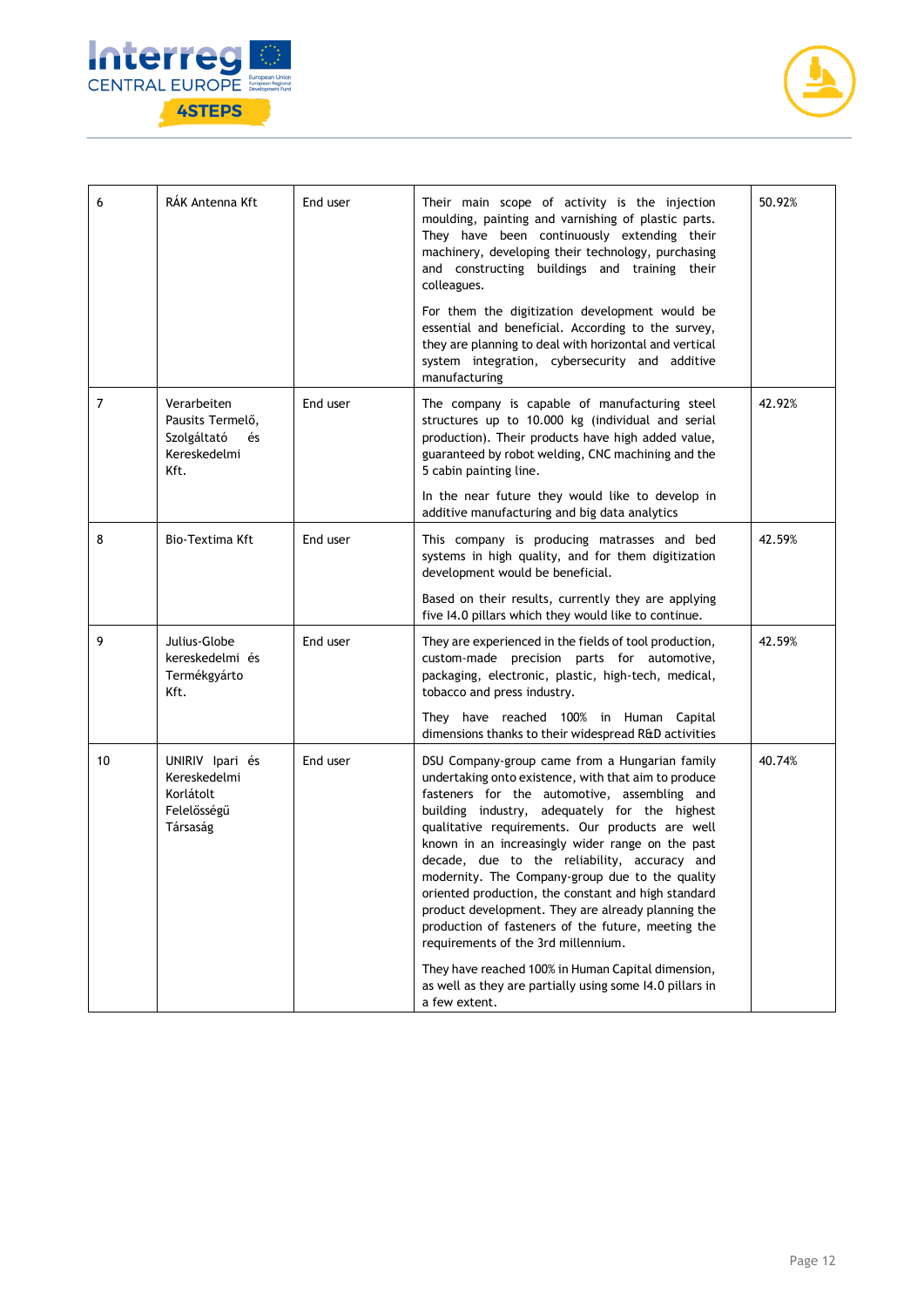



## <span id="page-13-0"></span>**3.6. Slovenia (CCIS)**

They did not focus on the TML index when selecting companies, but they selected companies from different industries.

| <b>NUM</b>     | Name of<br>the<br>company | Supplier/End<br>user     | Why are they suitable candidates?                                                                                                                                                                                                                                                                                                                                                                                                 | <b>Overall TML</b><br>index |
|----------------|---------------------------|--------------------------|-----------------------------------------------------------------------------------------------------------------------------------------------------------------------------------------------------------------------------------------------------------------------------------------------------------------------------------------------------------------------------------------------------------------------------------|-----------------------------|
| 1              | J1                        | End user and<br>Supplier | This company has 58 employees. The company offers<br>several services as calibrations, testing, inspection,<br>metrology solutions, training and products. They are<br>developing state-of-the-art solutions and products<br>that are the result of our own knowledge and<br>development.                                                                                                                                         | 70.56%                      |
| $\overline{2}$ | M1                        | End user and<br>Supplier | This company is a manufacturer of flat rolled steel<br>products of various types. It is one of the world's<br>leading manufacturers of stainless steel sheets and<br>thick sheets made of high-strength, wear-resistant,<br>tool and other special steels. In addition to thick sheet<br>metal, the production program also includes non-<br>oriented electrical sheets and hot and cold rolled<br>strips made of special steels. | 64.29%                      |
| 3              | H1                        | Supplier                 | This company is medium size and it has 268<br>employees. They offer product development,<br>research, tool development and the production of<br>polymer products.                                                                                                                                                                                                                                                                 | 54.26%                      |
| 4              | A1                        | End user and<br>Supplier | This company is developing cutting - edge electronics<br>design and electronics manufacturing services. They<br>have their own brand of power tools.                                                                                                                                                                                                                                                                              | 53.54%                      |
| 5              | K <sub>1</sub>            | Supplier                 | This company is medium size and electronic<br>components producer. They have R&D, engineering<br>and they use five loading lines for SMT assembling<br>electronic circuit.                                                                                                                                                                                                                                                        | 50.00%                      |
| 6              | F                         | End user and<br>Supplier | They produce a wide range of animal selection of<br>animal processed proteins and fat mixtures. With<br>clean and environmentally friendly technology, They<br>produce biogas from biodegradable waste and<br>wastewater. They produce a wide range of animal<br>fats, vegetable oils and mixtures of fats suitable for<br>animal consumption.                                                                                    | 48.84%                      |
| $\overline{7}$ | $\vert$ 1                 | Supplier                 | This company has 21 employees and is young. Their<br>main activity are preparing special technology,<br>development and assembly of circuit boards. They are<br>constantly expanding their knowledge and educating<br>team. They are work with buyer from the initial idea,<br>through implementation, production logistics and all<br>the way to the final product.                                                              | 37.40%                      |
| 8              | L                         | Supplier                 | They are specializes in the production of prototypes,<br>addressing small-scale and medium-scale high-tech<br>products. All phases of the product life-cycle are<br>included in their offer: the design of printed circuit<br>boards (PCB), software development, production,<br>assembly, testing and despatch respective to the<br>electronics,<br>medical and<br>manufacturing<br>loT,<br>segments.                            | 36.11%                      |